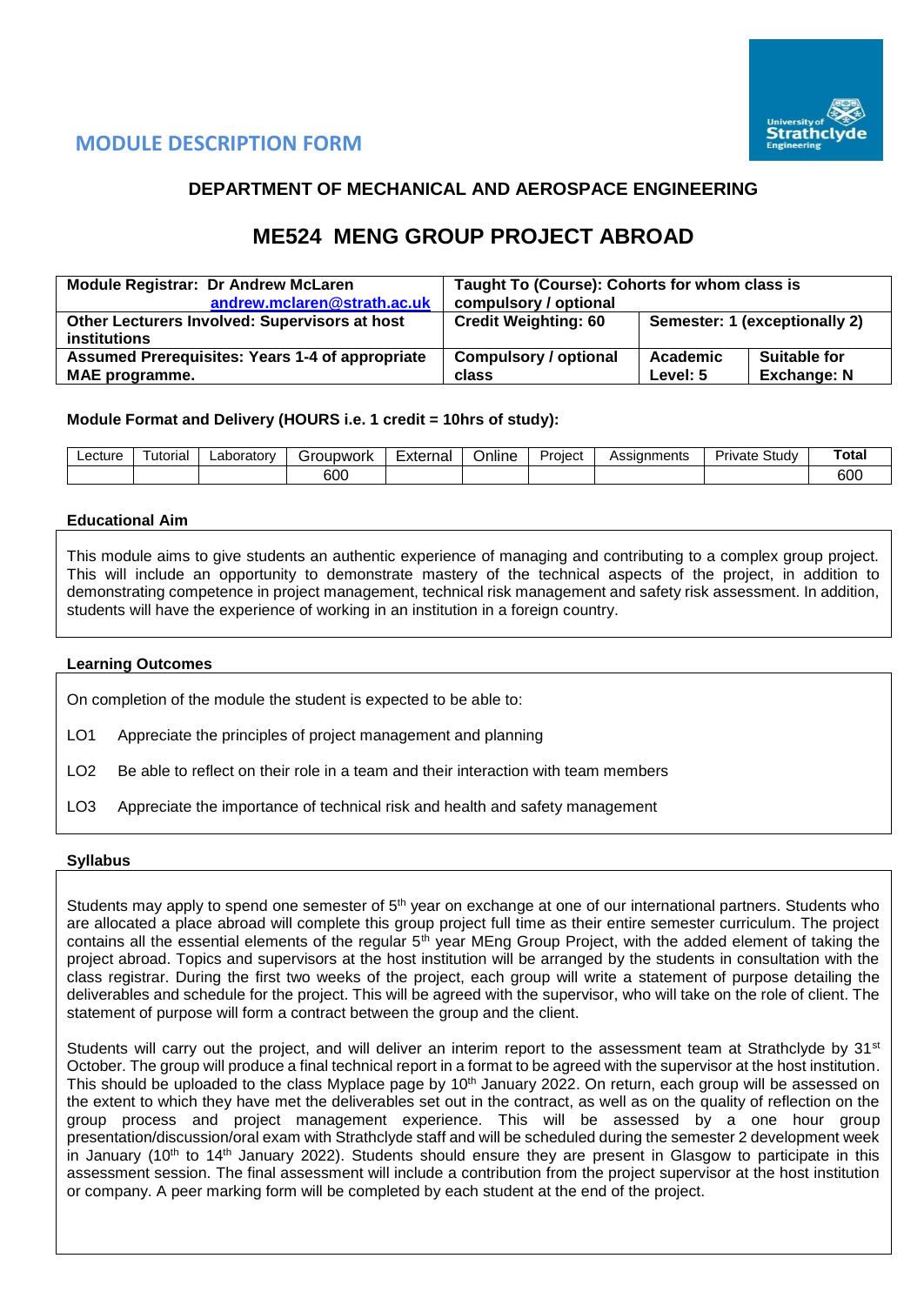## **Assessment of Learning Outcomes**

## **Criteria**

For each of the Module Learning Outcomes the following criteria will be used to make judgements on student learning:

- LO1 Appreciate the principles of project management and planning
- C1 Show an ability to develop a detailed project plan
- C2 Be able to analyse the critical path of a project
- C3 Understand project estimating and project control
- LO2 Be able to reflect on their role in a team and their interaction with team members
- C1 Critically analyse their contribution to the project
- C2 Consider the interaction between team members
- C3 Reflect of the influence of team structure on team effectiveness
- LO3 Appreciate the importance of technical risk and health and safety management
- C1 Understand the need for technical risk management
- C2 Apply appropriate methods to support risk analysis
- C3 Appreciate the role of uncertainty and modelling
- C4 Appreciate the obligations of health and safety law

The standards set for each criterion per Module Learning Outcome to achieve a pass grade are indicated on the assessment sheet for all assessment.

### **Principles of Assessment and Feedback**

*(within Assessment and Feedback Policy at: <https://www.strath.ac.uk/professionalservices/staff/policies/academic/> )*

The following principles have been addressed in the design of the assessment.

### **Deliver high quality feedback information that helps learners self-correct.**

The assessment is by oral presentations and dialogue, which provides instant feedback on group performance in a twoway communication process.

#### **Ensure that summative assessment has a positive impact on learning.**

The summative assessment in through oral presentations, after which feedback/mark sheets are completed by each assessor. These are returned to each group within a week of the assessment. Groups are encouraged to discuss any issues with the assessors.

## **Give choice in the topic, method, criteria, weighting or timing of assessments.**

Project deliverables and deadlines will be defined by the group through a statement of purpose. Progress at each oral presentation is assessed against these criteria. Each group will define the detailed work on their project in negotiation with the supervisor (client).

## **Assessment Method(s) Including Percentage Breakdown and Duration of Exams** *(individual weightings)*

Assessment is by project work, reports and oral examinations, as follows:

|                   | Interim report 31 October                                        | 10% |
|-------------------|------------------------------------------------------------------|-----|
|                   | Final report/presentation, including website and supervisor mark | 90% |
|                   | January                                                          |     |
| <b>L/Outcomes</b> | All learning outcomes are assessed by all assessments            |     |

 *Indicate which learning outcomes (LO1, LO2 etc) are to be assessed by exam/coursework/project as required.*

## **Coursework / Submissions deadlines:**

Statement of purpose, within two weeks of arrival at host institution Interim report 31 October Final report 10 January 2022. Presentation/oral exam in semester 2 Development week (January).

### **Resit Assessment Procedures:**

A group that fails to meet the threshold level for a pass will be allowed to complete further work over the summer. This will be assessed for the September Board of Examiners.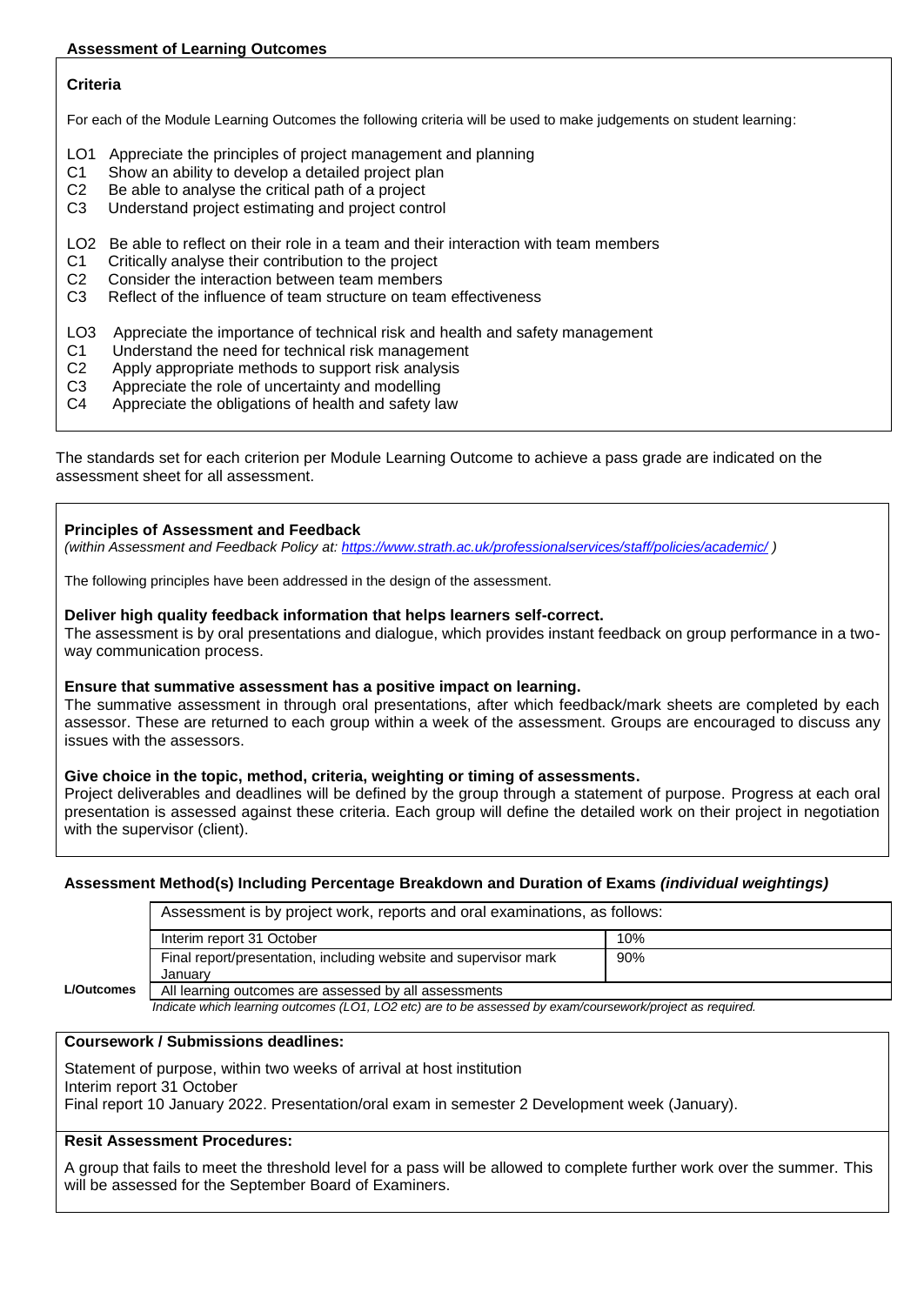## **PLEASE NOTE:**

**Students must gain a summative mark of 50% to pass the module. Students who fail the module at the first attempt will be re-examined during the August diet. This re-examination will consist of oral examinations. No marks from previous attempts will be transferred to new attempts.**

#### **Recommended Reading**

| ***Purchase recommended<br>**Highly recommended reading *For reference |  |
|------------------------------------------------------------------------|--|
|------------------------------------------------------------------------|--|

No specific recommendations. (Students will be expected to research extensively in support of their project)

#### **Additional Student Feedback**

*(Please specify details of when additional feedback will be provided)*

Feedback is individually given to each group. Additional feedback is provided to each group after each assessment in the form of written feedback sheets. In addition, groups may discuss their feedback sheets with individual assessors.

#### **Approved:**

**Course Director Signature: Dr E Henderson (SG)**

**Date of Last Modifications: September 17, 2021**

(Updated September 2021)